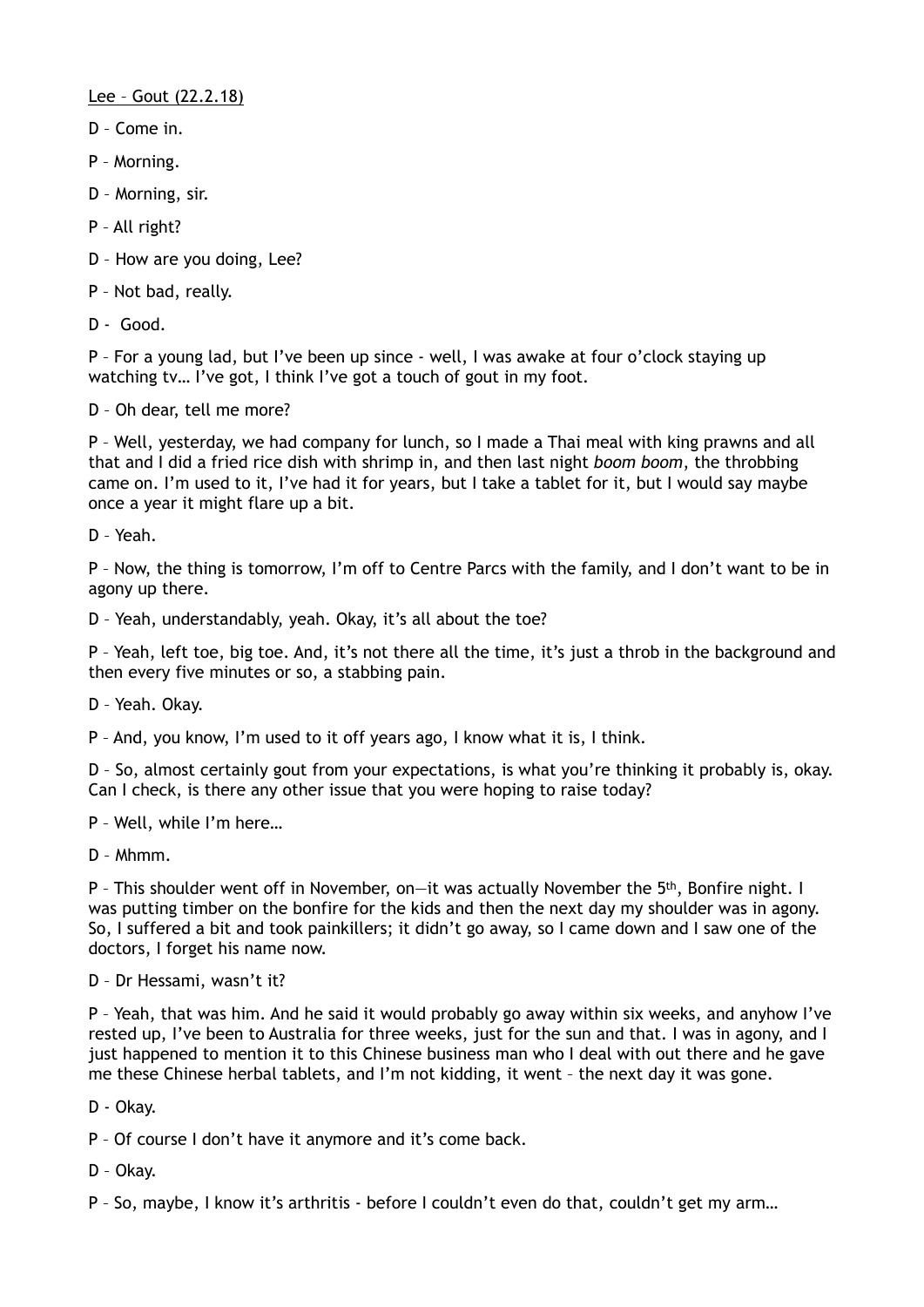D – Yeah.

P – So I'm still manoeuvrable and it's still hell.

D – Still painful? But not all the time?

P – Well, it's…

D – What is it stopping you from doing?

P – Nothing, really, it's just painful.

D – Okay, and have you found anything else in this part of the world that works for it? Can I check that you're not taking anything that might be not so safe for you? You're not using any anti-inflammatory painkillers persistently or consistently?

P – Oh, no, I don't like taking tablets to start with because I take plenty.

D – So, we need to be cautious about that to treat gout and also for your shoulder. Okay, worst case scenario with the shoulder? You've got no problems with your breathing and no pains in your chest? No, okay, alright.

 $P - N_0$ 

- D Yeah, so you think it was a muscular thing?
- P I've always had pains and things in my joints.
- D Yeah. No swollen joints?

P – No, not swollen.

- D And the gout only ever affects this big toe?
- P Aye, aye.
- D Yeah, always the same one, isn't it?
- P Aye. It is.
- D Okay. You take a tablet to help you when your gout comes on, what do you take?

P – Ibuprofen, but last night we didn't have any, so I took Paracetamol.

D – Yeah.

P – I took two first and then another two when I did go to bed, about quarter past four this morning – that's it. I haven't had anything more today.

D – Okay. Can I check with you, have we ever talked about the pros and cons about the different types of treatment we've got for acute gout, with you?

P – I don't think so, but I did a job in Africa about - oh God, it must be ten years ago or more, and I ended up in hospital when I came back, with my knee. Just swollen right up and they drew the fluid off that.

D – Drew the fluid off that, and that was gout?

P – Aye.

D – And what treatment did you have for the gout?

P – Well, they put me on a tablet.

D – So, you're on allopurinol, which is a preventative treatment, but what do you take apart from that - do you just take ibuprofen whenever your gout comes back on?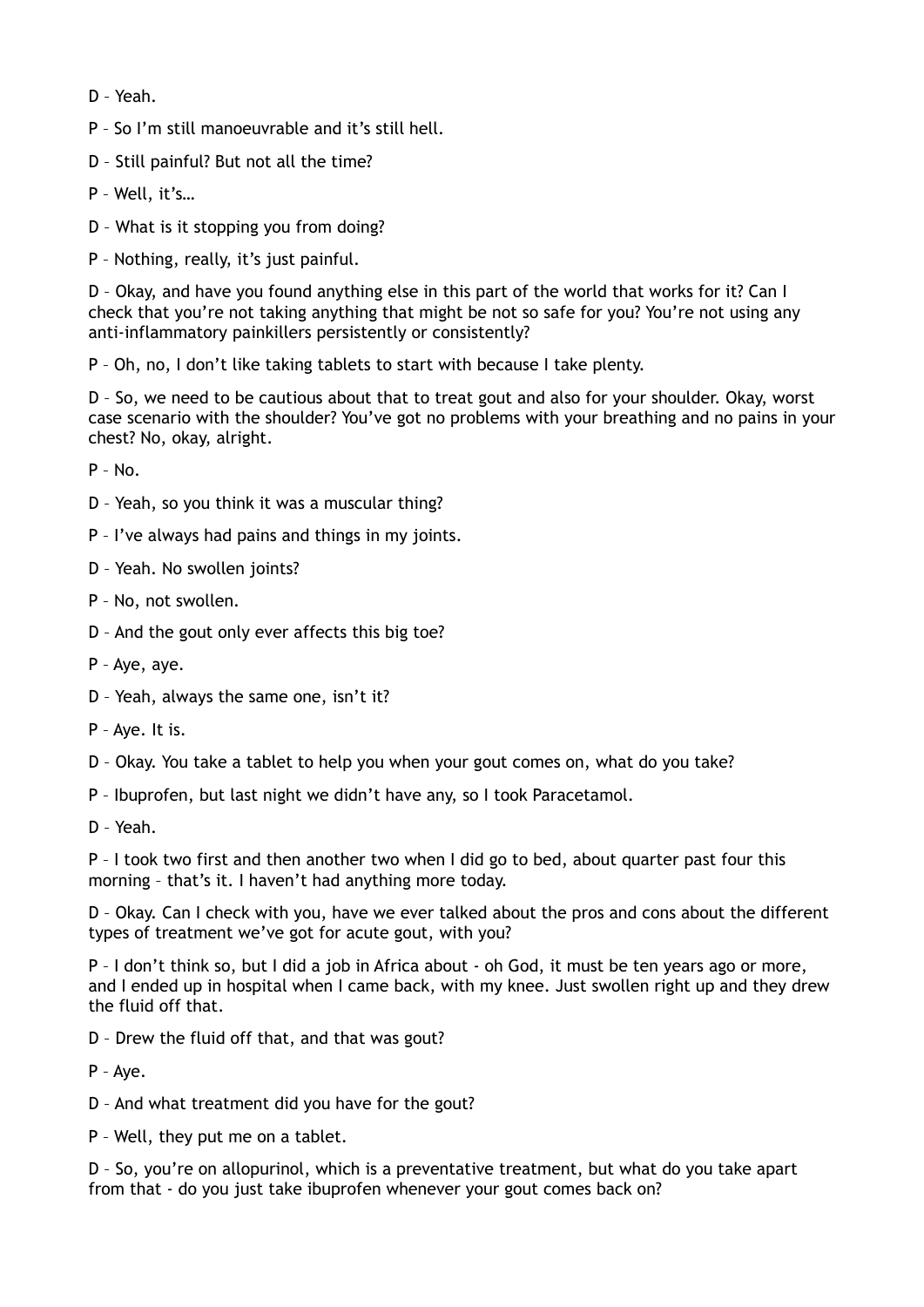P – Yeah.

D – To be fair, your blood pressure has been well controlled, and we've been relatively happy with that. But because you're on treatment for your blood pressure, then it's not the best treatment, because it puts your blood pressure up. We could offer you something safer, so we can come back to that. So, what were your thoughts about what you were hoping I would do for you today?

P – I was just wanting a painkiller really.

D – Yeah. Something that would be effective for your gout pain, yeah.

P – So I wouldn't be in pain out there.

D – Right, okay, but were you looking for something that would help with your shoulder at the same time? Not really?

P – No, no, that was just by-the-by.

D – That's by-the-by, so maybe we could talk about options for you with regards your shoulder, but we're mainly focusing on the gout?

P – Yeah.

D – Okay. Worst case scenario, were you thinking of anything else? Not really?

 $P - No$ .

D – Okay. Domestic arrangements, you mentioned you were off this weekend, and you're going to Centre Parcs with your family?

P – That's my daughter phoning up, I'm getting the texts, so…

D – And that's her, okay.

P – Yeah, and we've got two granddaughters going with us.

D – Who's at home with you?

P – My wife.

D – Okay, what would she like me to do for you today?

P – Probably, well she didn't know until I got up this morning, I said, 'Oh, I've got gout', she said, 'Never!', and I have.

D – Just to fix you so you can go to Center Parcs?

P – Aye.

D – What sort of things do you do when you're across there?

P – Well, I like walking, you know, I get out into the woods and that and do a bit walking around.

D – So, it's important that we get you as mobile as you can, particularly because you're going to be there with your family. Who's the youngest?

P – Well, Jenny's nine and Lucy's ten – one to my son and one to my daughter.

D – Yeah, yeah. So, it's important that you're mobile, isn't it?

P – Yeah. They like the swimming, so they're in the pool all the time.

D – Yeah. Can I check, you've had no fever at all?

 $P - No$ .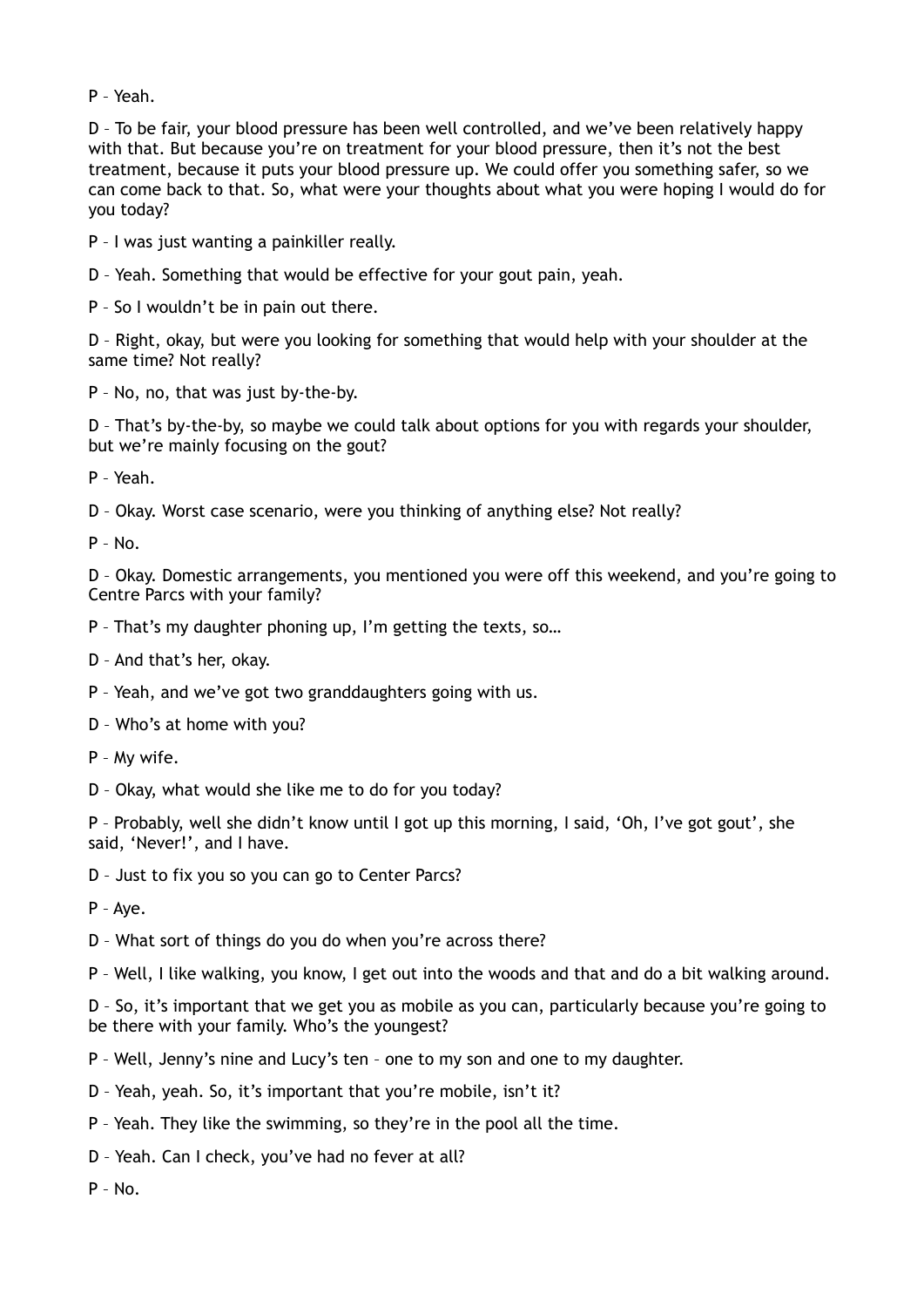D – Not feeling unwell in yourself, and we're going to prioritise that toe? Why don't we take a peek at it for you? We've done your weight relatively recently, haven't we?

P – Yeah.

D – We've got you at 114kg, so maybe that's something that we could touch upon. Are you getting support from our diabetes team?

P – Well, Janet sees me on a regular basis. It's not agony but it's…

D – It's very typical for you that this turns into gout unless we deal with it quickly, isn't it?

P – Because tomorrow, I'll be…

D – You'll know about it.

P – I'll know.

D - Well, put yourself back together. It doesn't seem to be anything else, and I think it's reasonable to treat it at the first suggestion, as gout. Shall I give you a safer option, rather than the ibuprofen?

- P If you want.
- D Is that all right?
- P Yeah. As long as I'm getting looked after, I'm okay.

D – Okay. I'm not going to do your blood pressure, because you've had - you're having that looked after by Janet and she's targeting your weight, but can I ask you, perhaps, to talk with Janet after you've listened to our website, about weight and about diabetes. So, we can see if we can help you with that. Is that okay?

P – Well, I went to weight watchers, you know, eighteen months ago. I got down to 110. Today I got weighed this morning and I was 119.

- D What's happened?
- P I've been to Australia and Singapore with all of my friends.
- D Okay. High living?
- P Wining, dining.
- D Is alcohol an issue generally?
- P Nah, I don't drink a lot, really.
- D Okay. Could that be part of what's going on with the—the gout?
- P This time, I don't think so.
- D Not missed any of your allopurinol at all?
- P Oh, no, no.

D – And have we tested your blood tests recently, just to check that we're hitting the mark with your targets?

- P Yeah, I got it done not too long ago.
- D And that was okay, was it?
- P I get it done on a regular basis.

D – Okay, well if you're consistently—repeatedly getting more of the gout episodes, we may review the dose of the allopurinol, come back to that. So, I'm going to recommend a treatment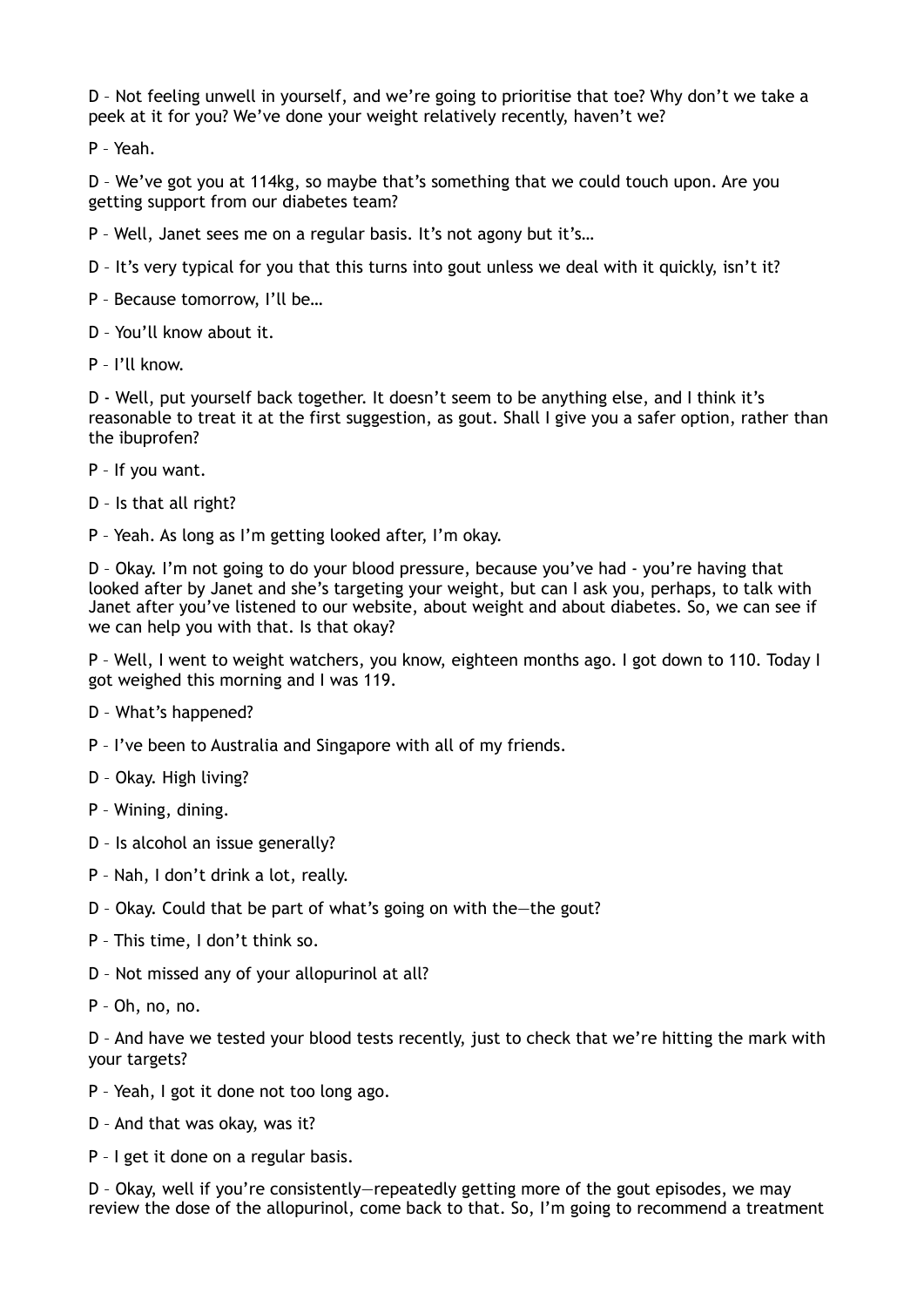for your gout, okay. It's called colchicine, have you ever used it before? Have you heard of it before? So, it's an effective treatment that works consistently well with the majority of people that get gout.

P - Ah, right.

D – If you take it in too high a dose, it might make you nauseated or cause diarrhoea, so we just recommend that you restrict it to one tablet twice a day, whenever the gout's there. Okay?

P – Okay.

D – You can use it as a preventative treatment, too, but we tend mostly to confine it just to using it if we're increasing your dose of allopurinol, just to make sure that as we're increasing the dose of allopurinol that you're not prone to another episode of gout. So, for treatment, one tablet twice a day, and usually ten days' worth is more than enough.

P – Right.

D – Okay. So, take it while you've still got any suggestion of symptoms and then when the symptoms have gone for three or four days and then you can stop it.

P – Right.

- D Does that make sense?
- P Yeah, but what about the allopurinol?

D – I would keep on the allopurinol – it's important that your allopurinol is consistent, and you're using it all the time, so don't stop and start it. But, if you're finding you're having frequent episodes of gout, then we really ought to be reviewing whether that's the right dose for you. Does that make sense?

P – Yeah, but I haven't had it for a long time, and I knew exactly when it came on, I thought - I knew. I stay clear of them a bit.

D – So, diet's important.

P – Yeah.

D – Also, alcohol can be important, and dehydration can be important, so there may be aspects of your diet and your drinking habits…

P – I don't drink a lot, you know, I don't drink a lot of water…

D – You don't think it's anything to do with Australia; how long have you been back now?

P – I got back a week Thursday.

D – Yeah, okay. So, some lifestyle changes while you were travelling, I guess? Because sometimes when you're on a flight, you can be prone to getting a bit dehydrated, as well.

P – Oh, yeah, in Singapore, I've worked there for thirty years – using that as a base and travelling around all over the Pacific, and I've got lots of colleagues and ex-business associates out there and they've spoiled me and my wife like you wouldn't believe.

D – Okay.

P – And, maybe that's…

D – Do we need to explore anymore information about what we need to know about your gout?

P – No, no.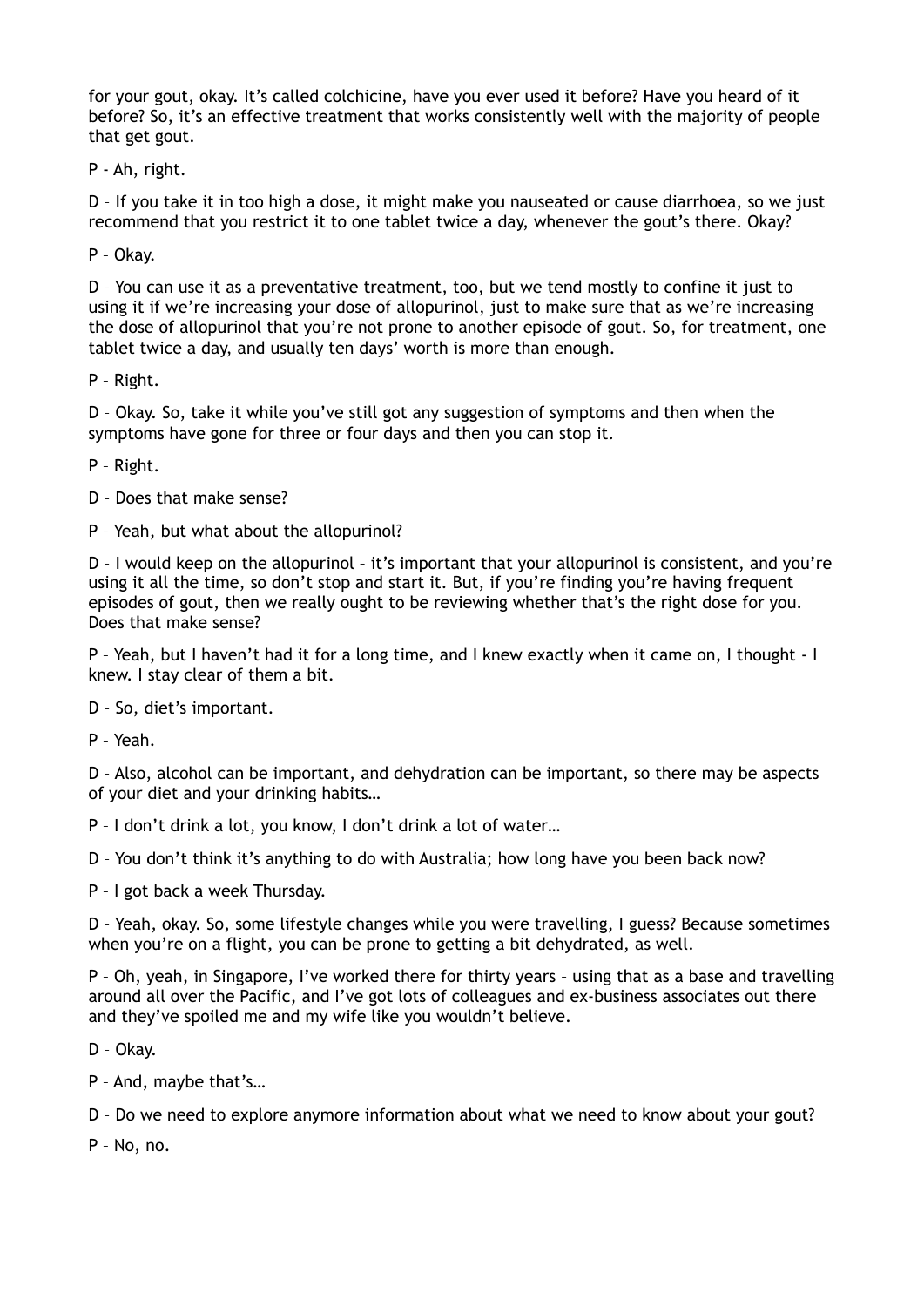D – Today? No? You're quite happy to be able to access information if you were interested in it. One of the resources that you might think about using is patient.info, but I'm going to talk about our website at the moment, if that's okay with you?

P – Yeah.

D – Our website has got some audio material that could be helpful for you with regards to your choices as a patient with diabetes.

P – Okay.

D – And it could be helpful when it comes to your choices in terms of helping you with your weight loss, because clearly, it's gone up a bit, and that ties in with your diabetes. If we can help you with your weight, often your diabetes will be much less of a problem. Is that okay?

P – Mhmm.

D – So, I'm going to give you this prescription today.

P – Right.

D – And yes, I do want you to continue on with your allopurinol. If that on its own is not sufficient, then we may think about adding in the ibuprofen – you can buy that over the counter – but, I don't recommend that you use ibuprofen much because of your risk of it causing your blood pressure to go up.

P – I've got you.

D – And it can irritate your stomach as well, so when you are using ibuprofen, then take it after food. But if you've got rid of that gout, take three of your over-the-counter ibuprofen tablets, which is a total of 600mg, three times a day in addition to this one, but this is safer for you.

P – Right, good.

D – I'll give you two courses – you've got one to use now and one to use if you're getting another episode, so at least you've got them to hand, even if you're travelling, alright?

P – Well I've retired now, you know, I retired in May, but I used to be away every three or four weeks and I would be away for about five weeks, travelling all over the place.

D – Sounds like you still do a lot of travelling, doesn't it?

P – Well, I've still got over a million air miles, so my wife's eager to use them all.

D – Oh, alright okay.

P – And then with those you get the hotel free and…

D – That sounds quite nice. Well if you need to offload any air miles, let me know, hey. So, there you go, so that's gone straight through to your pharmacist, I think, so Tim.

P – Next door.

D – It's gone electronically, so you can pick it up from him; take it twice a day, and if it's not having an impact and it's absolutely throbbing, then by all means you can take ibuprofen. But, for as short a period as you can get away with.

P – Alright.

D – And if you ever find that you've got black, tarry poo, or persistent upper tummy pain, think about bleeding from your stomach, and we need to see you urgently. Does that make sense?

P – Yeah.

D – Alright. Great, that's gone straight through. Okay, questions?